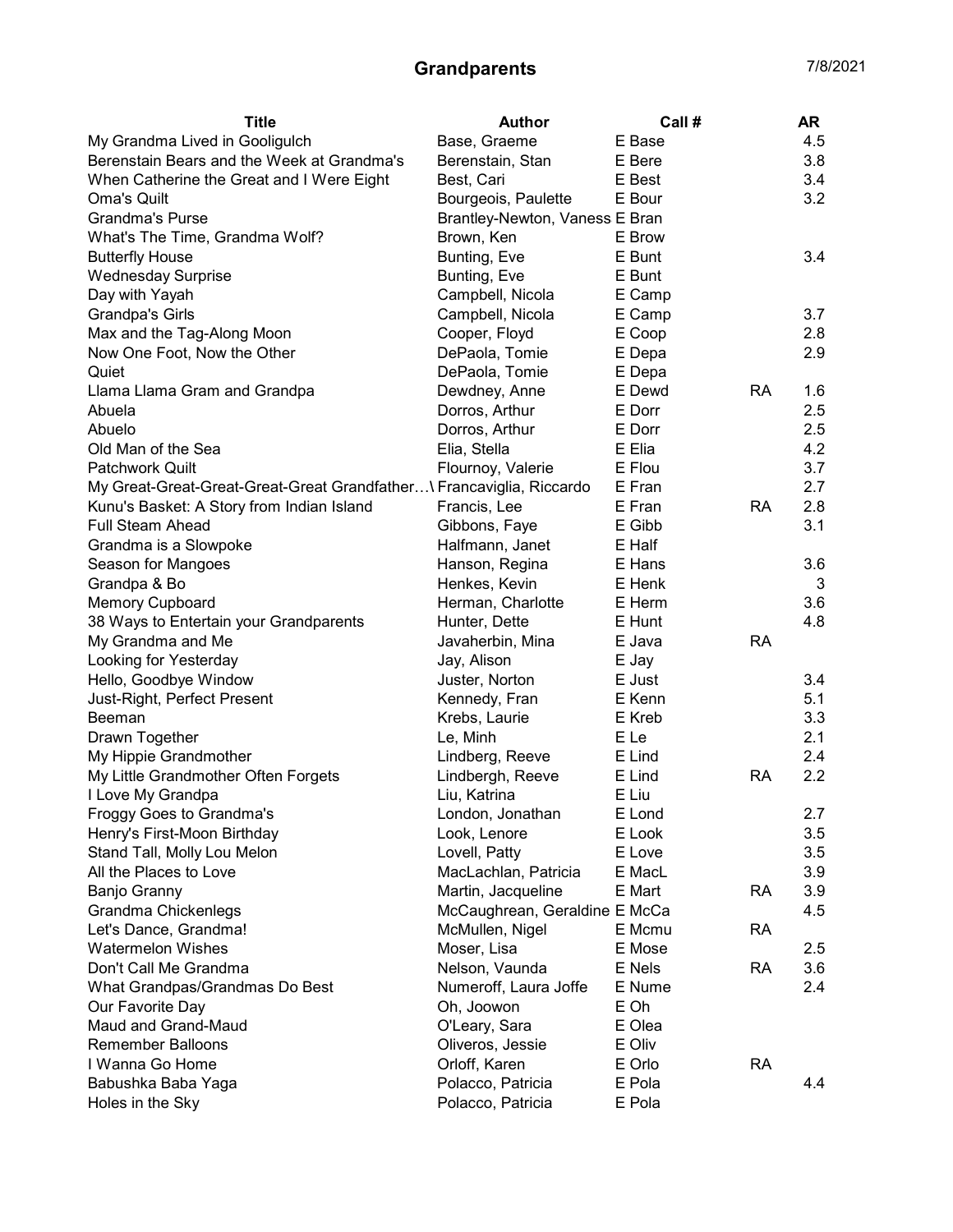## Grandparents 7/8/2021

| Reagan, Jean<br>E Reag<br>How to Babysit a Grandma                                 | 3   |
|------------------------------------------------------------------------------------|-----|
| E Ross<br>Gullywasher<br>Rossi, Joyce                                              | 3   |
| House at the End of the Road<br>Rust, Kari<br>E Rust<br><b>RA</b>                  |     |
| Rylant, Cynthia<br>E Ryla<br>Christmas in the Country                              | 3.8 |
| Rylant, Cynthia<br><b>Ticky-Tacky Doll</b><br>E Ryla                               | 4.1 |
| Tea with Grandpa<br>Saltzberg, Barney<br>E Salt<br><b>RA</b>                       |     |
| E Sawa<br>What Can Your Grandma Do<br>Sawan, Anne                                  |     |
| <b>Thanksgiving Turkey</b><br>Scheer, Julian<br>E Sche                             | 4.4 |
| Night of the Moonjellies<br>E Shas<br>Shasha, Mark                                 |     |
| What's Your Favorite Favorite?<br>E Shea<br><b>RA</b><br>Shea, Bob                 |     |
| <b>RA</b><br>E Shep<br>Grandma<br>Shepherd, Jessica                                |     |
| E Smit<br>Smith, Lane<br>Grandpa Green                                             | 2.5 |
| E Soma<br>Ladybug Girl's Day Out with Grandpa<br>Soman, David                      |     |
| E Spin<br>Something To Tell the Grandcows<br>Spinelli, Eileen                      | 3.2 |
| Nana Akua Goes to School<br>Walker, Tricia<br>E Walk<br><b>RA</b>                  | 4.3 |
| Seeds! Seeds! Seeds!<br>Wallace, Nancy<br>E Wall                                   | 2.9 |
| Wells, Rosemary<br>Ruby's Beauty Shop<br>E Well                                    | 2.2 |
| Yoko's Paper Cranes<br>Wells, Rosemary<br>E Well                                   | 2.7 |
| <b>Baby Brother</b><br>Wigersma, Tanneke<br>E Wige                                 |     |
| <b>Full Moon</b><br>E Wilc<br>Wilcox, Brian                                        | 2.7 |
| What Grandmas Can't Do<br>E Wood<br>Wood, Douglas                                  | 1.9 |
| Off We Go!<br>Yolen, Jane<br>E Yole                                                | 1.3 |
| Lunchtime for a Purple Snake<br>E Zief<br>Ziefert, Harriet                         | 2.7 |
| Robert Lives with his Grandparents<br>Hickman, Martha<br>J.306.8                   |     |
| <b>Farolitos for Abuelo</b><br>J 398.2<br>Anaya, Rudolfo                           |     |
| Far-Fetched Story<br>Cates, Karin<br>J 398.2                                       | 4   |
| Strega Nona: Her Story<br>DePaola, Tomie<br>J 398.2                                | 3.7 |
| Mr. Wolf and the Three Bears<br>Fearnley, Jan<br>J 398.2                           | 2.8 |
| Wolf's Story: What Really Happened to Little Red F Forward, Toby<br>J 398.2        | 2.7 |
| Grandmother Spider Brings the Sun<br>Keams, Geri<br>J 398.2                        | 3.8 |
| Little Ruth Reddingford(and the wolf)<br>Wesselman, Henry<br>J 398.2               |     |
| Sweet, Melissa<br>Carmine<br>J 398.2                                               | 3.1 |
| Children of Green Knowe<br>Boston, L.M.<br>J Fantasy Bost 1                        | 5.3 |
| Sisters Grimm: The Fairy Tale Detectives<br>Buckley, Michael<br>J Fantasy Buck 1   |     |
| <b>Sisters Grimm: The Unusual Suspects</b><br>Buckley, Michael<br>J Fantasy Buck 2 |     |
| Dahl, Roald<br>Witches<br>J Fantasy Dahl                                           | 4.7 |
| Mull, Brandon<br>J Fantasy Mull 1<br>Fablehaven                                    | 4.8 |
| J Fantasy Mull 2<br>Fablehaven: Rise of the Evening Star<br>Mull, Brandon          | 5   |
| <b>Littles Go Exploring</b><br>Peterson, John<br>J Fantasy Pete                    | 3.5 |
| Alcatraz Versus the Evil Librarians<br>Sanderson, Brandon<br>J Fantasy Sand 1      | 4.9 |
| Kit's Wilderness<br>Almond, David<br>J History Almo                                | 3.7 |
| Burnett, Frances<br>Little Lord Fauntleroy<br>J History Burn                       | 8.1 |
| MacLachlan, Patricia<br>Caleb's Story<br>J History MacL                            | 2.9 |
| <b>Grandfather's Dance</b><br>MacLachlan, Patricia<br>J History MacL               | 3.1 |
| Quilt<br>Paulsen, Gary<br>J History Paul                                           | 5.1 |
| Long Way From Chicago<br>Peck, Richard<br>J History Peck                           | 5   |
| Year Down Yonder<br>Peck, Richard<br>J History Peck                                | 4.5 |
| In Grandma's Attic<br>Richardson, Arleta<br>J History Rich                         |     |
| <b>Treasures From Grandma</b><br>Richardson, Arleta<br>J History Rich              |     |
| Mandie and the Unwanted Gift<br>Leppard, Lois<br>J Mystery Lepp 29                 | 5   |
| Rebel<br>Roberts, Willo<br>J Mystery Robe                                          | 5.8 |